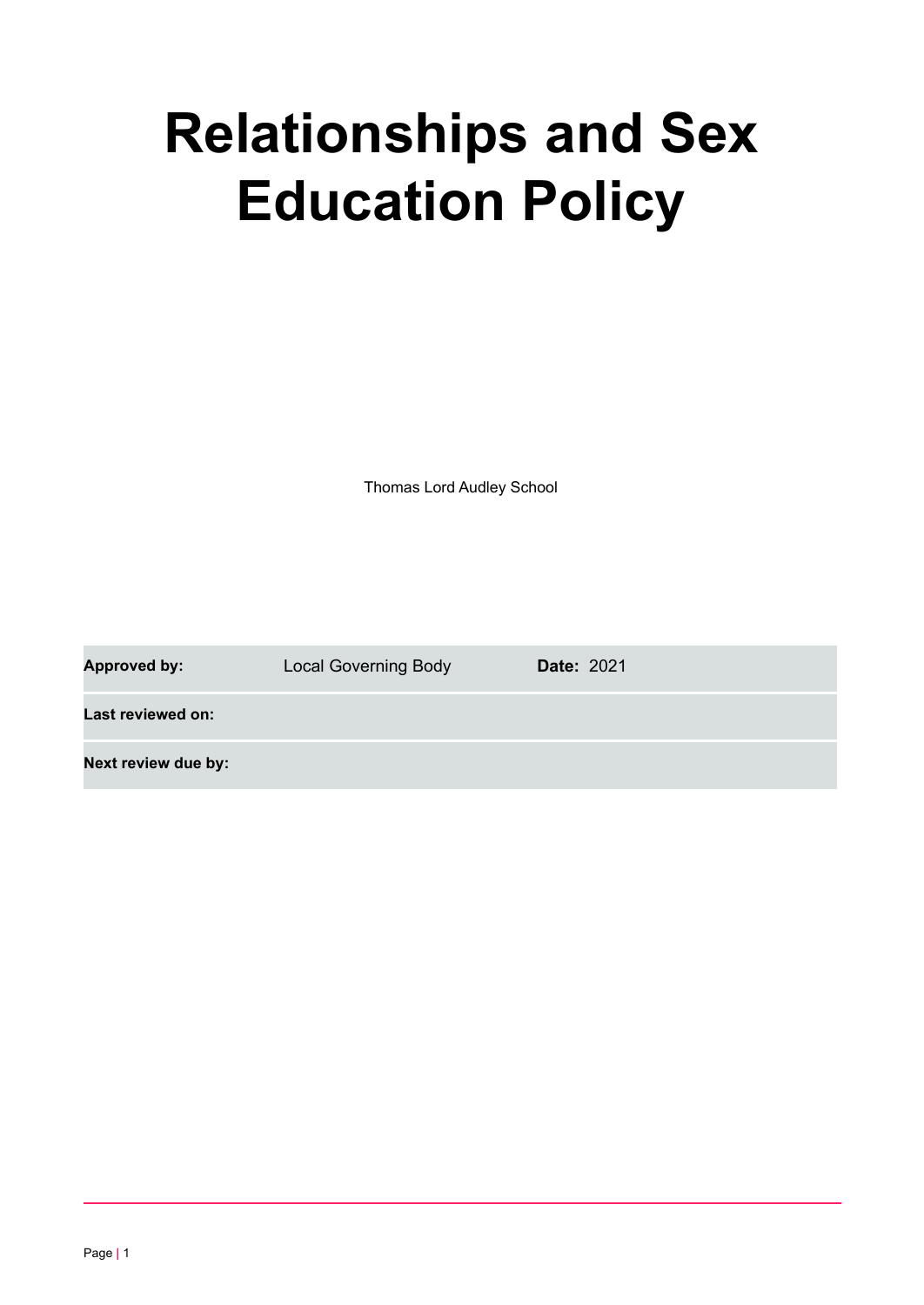# **Contents**

<span id="page-1-0"></span>

| 1. Aims                                                           | $\overline{4}$ |
|-------------------------------------------------------------------|----------------|
| 2. Statutory requirements                                         | 4              |
| 3. Policy development                                             | 5              |
| 4. Definition                                                     | 5              |
| 5. Curriculum                                                     | 5              |
| 6. Delivery of RSE                                                | 5              |
| 7. Roles and responsibilities                                     | 6              |
| 8. Parents' right to withdraw                                     | 6              |
| 9. Training                                                       | 7              |
| 10. Monitoring arrangements                                       | 7              |
| Appendix 1: Curriculum map                                        | 8              |
| Appendix 2: By the end of secondary school pupils should know     | 9              |
| Appendix 3: Parent form: withdrawal from sex education within RSE | 11             |
|                                                                   |                |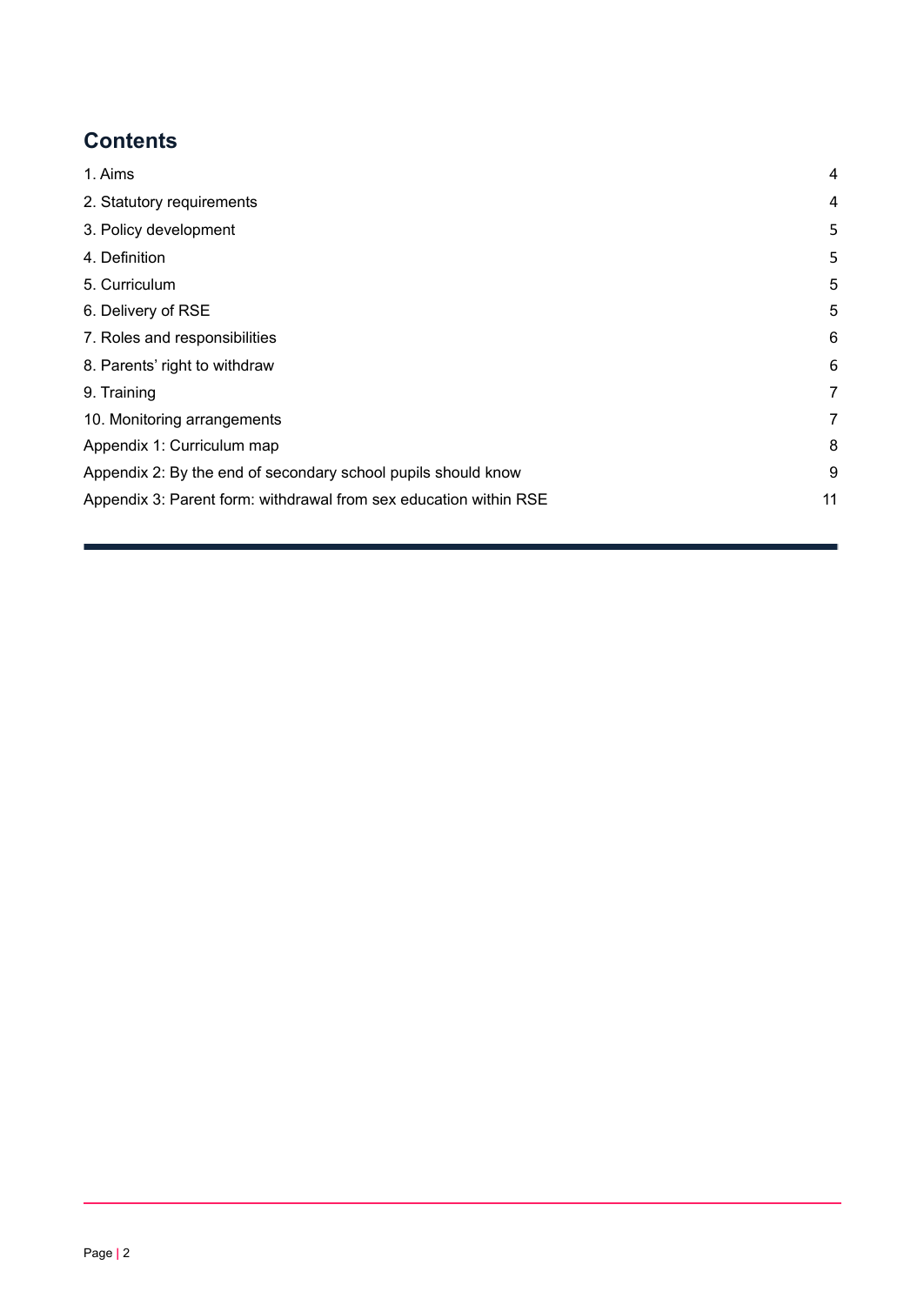# **1. Aims**

Relationships and sex education at Thomas Lord Audley School is one element of our student personal development programme, the purpose of which is to equip students with the knowledge they need enable them to live safe, fulfilled and healthy lives.



The aims of relationships and sex education (RSE) at our school are to:

Provide a framework in which sensitive discussions can take place

● Prepare pupils for puberty, and give them an understanding of sexual development and the importance of health and hygiene

- Help pupils develop feelings of self-respect, confidence and empathy
- Create a positive culture around issues of sexuality and relationships
- Teach pupils the correct vocabulary to describe themselves and their bodies

Our working principles of **Ready – Respectful – Responsible** underpin RSE and the ways in which it is delivered at Thomas Lord Audley School.

# <span id="page-2-0"></span>**2. Statutory requirements**

As a secondary academy school we must provide RSE to all pupils as per section 34 of the [Children](http://www.legislation.gov.uk/ukpga/2017/16/section/34/enacted) and [Social](http://www.legislation.gov.uk/ukpga/2017/16/section/34/enacted) work act 2017.

In teaching RSE, we are required by our funding agreements to have regard to [guidance](https://www.gov.uk/government/consultations/relationships-and-sex-education-and-health-education) issued by the secretary of state as outlined in section 403 of the [Education](http://www.legislation.gov.uk/ukpga/1996/56/contents) Act 1996.

At Thomas Lord Audley School we teach RSE as set out in this policy.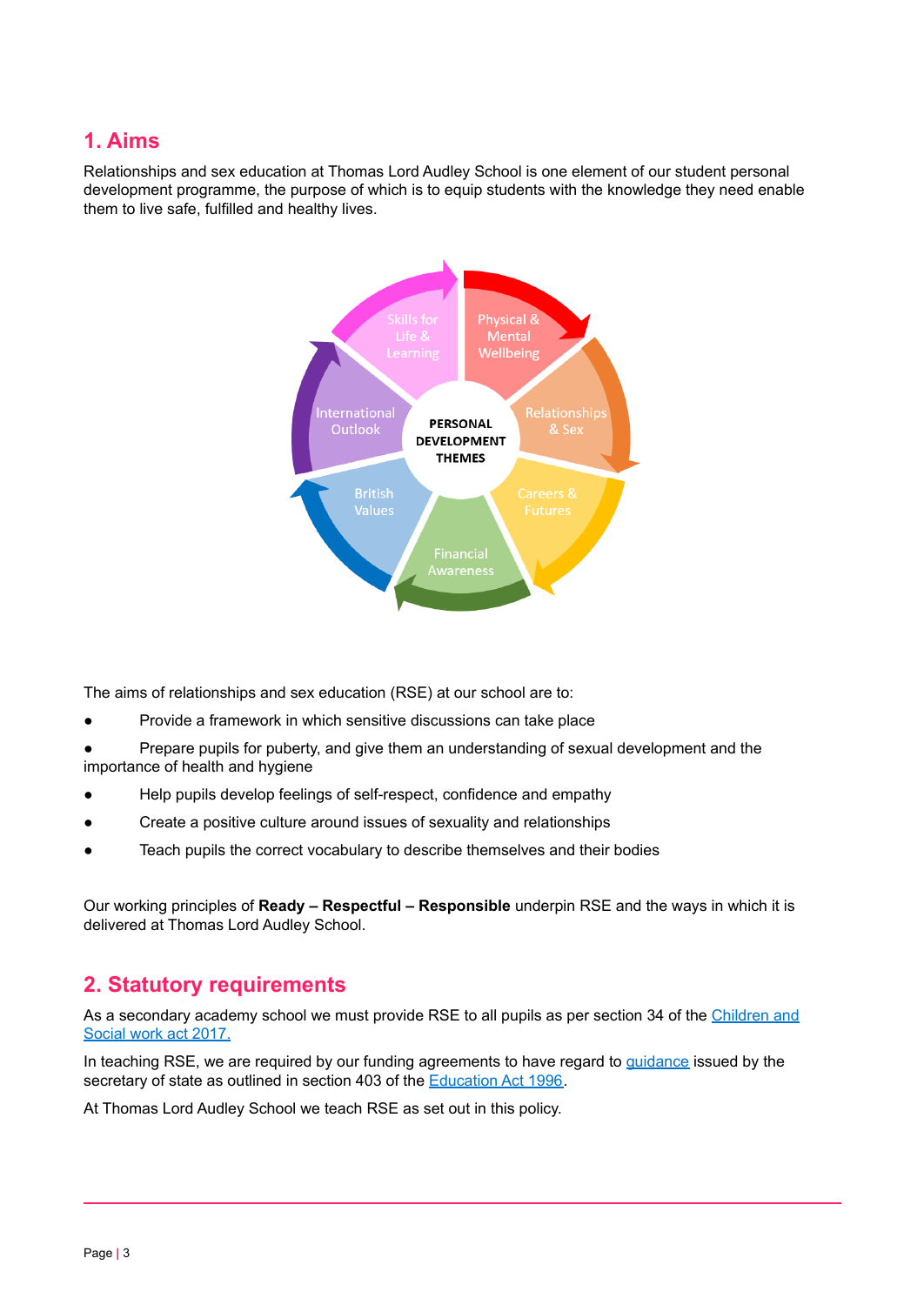# **3. Policy development**

This policy has been developed following national best practice guidelines and will continue to be developed following feedback from staff, pupils and parents. The policy has been shared with and ratified by governors.

# **4. Definition**

RSE is about the emotional, social and cultural development of pupils, and involves learning about relationships, sexual health, sexuality, healthy lifestyles, diversity and personal identity.

RSE involves a combination of sharing information, and exploring issues and values.

<span id="page-3-0"></span>RSE is not about the promotion of sexual activity.

## **5. Curriculum**

Our curriculum is set out as per Appendix 1 but we may need to adapt it as and when necessary.

We have developed the curriculum in consultation with parents, pupils and staff, taking into account the age, needs and feelings of pupils. If pupils ask questions outside the scope of this policy, teachers will respond in an appropriate manner so they are fully informed and don't seek answers online.

<span id="page-3-1"></span>For more information about our curriculum, see our curriculum map in Appendix 1.

# **6. Delivery of RSE**

RSE is taught within the personal, social, health and economic (PSHE) education curriculum which is delivered in tutorial time (Y7-11). Biological aspects of RSE are taught within the science curriculum, and other aspects are included in religious education (RE), politics, belief and society (PBS) lessons and citizenship.

Some elements of learning may be delivered by invited trained health professionals rather than pupils' teachers/tutors.

RSE focuses on giving young people the information they need to help them develop healthy, nurturing relationships of all kinds including:

- **Families**
- Respectful relationships, including friendships
- Online and media
- Being safe
- Intimate and sexual relationships, including sexual health

For more information about our RSE curriculum, see Appendices 1 and 2.

These areas of learning are taught within the context of family life taking care to ensure that there is no stigmatisation of children based on their home circumstances (families can include single parent families, LGBT parents, families headed by grandparents, adoptive parents, foster parents/carers amongst other structures) along with reflecting sensitively that some children may have a different structure of support around them (for example: looked after children or young carers).

## <span id="page-3-2"></span>**7. Roles and responsibilities**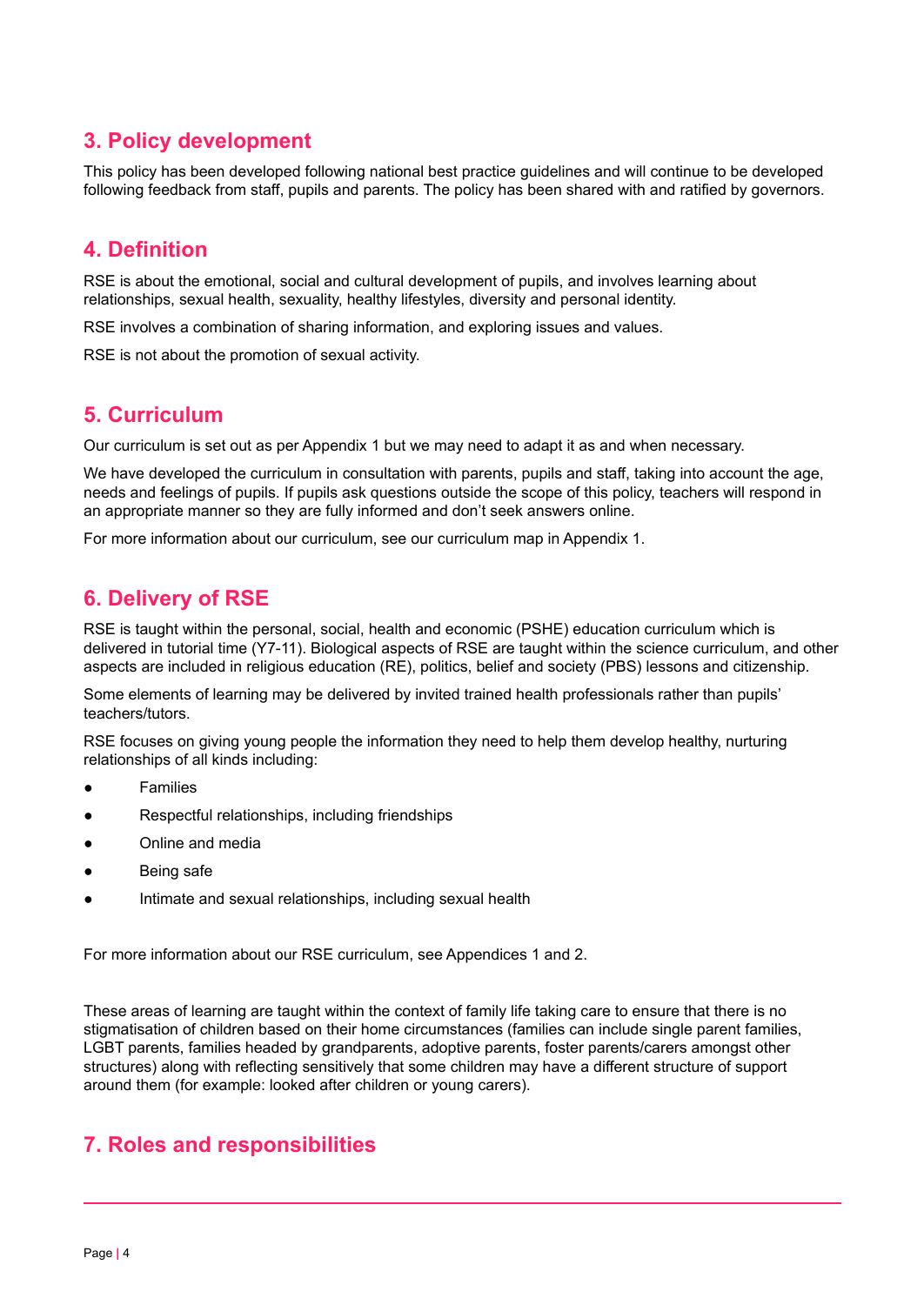### **7.1 The governing board**

The governing board will approve the RSE policy, and hold the headteacher to account for its implementation.

#### **7.2 The headteacher**

The headteacher is responsible for ensuring that RSE is taught consistently across the school, and for managing requests to withdraw pupils from non-statutory components of RSE (see section 8).

#### **7.3 Staff**

Staff are responsible for:

- Delivering RSE in a sensitive way
- Modelling positive attitudes to RSE
- Monitoring progress
- Responding to the needs of individual pupils

Responding appropriately to pupils whose parents wish them to be withdrawn from non-statutory components of RSE

Staff do not have the right to opt out of teaching RSE. Staff who have concerns about teaching RSE are encouraged to discuss this with the headteacher.

Staff with responsibility for the teaching of RSE include

- teachers of science (biological understanding of reproduction)
- teachers of computing (online safety)
- teachers of political, beliefs and society (PBS) in Key Stage 3
- teachers of life skills, citizenship and religious education in Key Stage 4
- form tutors
- Assistant Headteacher (Personal Development)

#### **7.4 Pupils**

Pupils are expected to engage fully in RSE and, when discussing issues related to RSE, treat others with respect and sensitivity.

#### <span id="page-4-0"></span>**8. Parents' right to withdraw**

Parents have the right to withdraw their children from the non-statutory components of sex education within RSE up to and until 3 terms before the child turns 16. After this point, if the child wishes to receive sex education rather than being withdrawn, the school will arrange this.

Requests for withdrawal should be put in writing using the form found in Appendix 3 of this policy and addressed to the headteacher.

A copy of withdrawal requests will be placed in the pupil's educational record. The headteacher will discuss the request with parents and take appropriate action.

The pupil's form tutor and other relevant staff will be informed so that arrangements may be made when needed during the year. Alternative work will be given to pupils who are withdrawn from sex education, to be undertaken in a supervised setting separate from the classroom where sex education is being taught.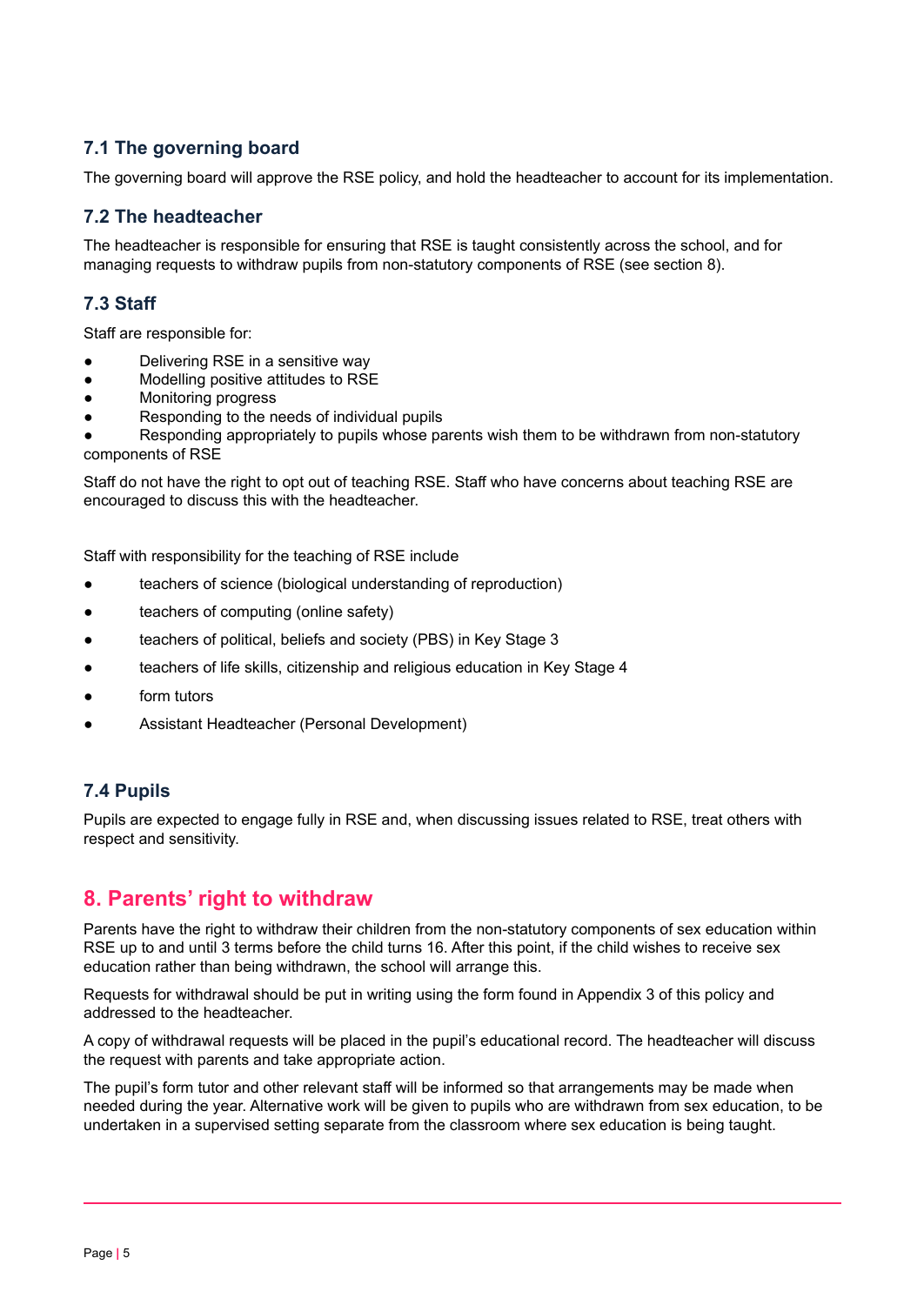# <span id="page-5-0"></span>**9. Training**

Staff deployed to teach RSE are given training, resources and support to ensure that they have the knowledge, skills and confidence required to deliver this element of the curriculum effectively.

The Headteacher/Assistant Headteacher (Personal Development) will also invite visitors from outside the school, such as school nurses or sexual health professionals, to provide support and training to staff teaching RSE.

## <span id="page-5-1"></span>**10. Monitoring arrangements**

The delivery of RSE is monitored by the Assistant Headteacher (Personal Development) as part of our internal quality of teaching and learning review cycle.

Pupils' development in RSE is monitored by class teachers as part of our internal assessment systems.

This policy will be reviewed by the governor with responsibility for safeguarding annually. At every review, the policy will be approved by The Local Governing Committee.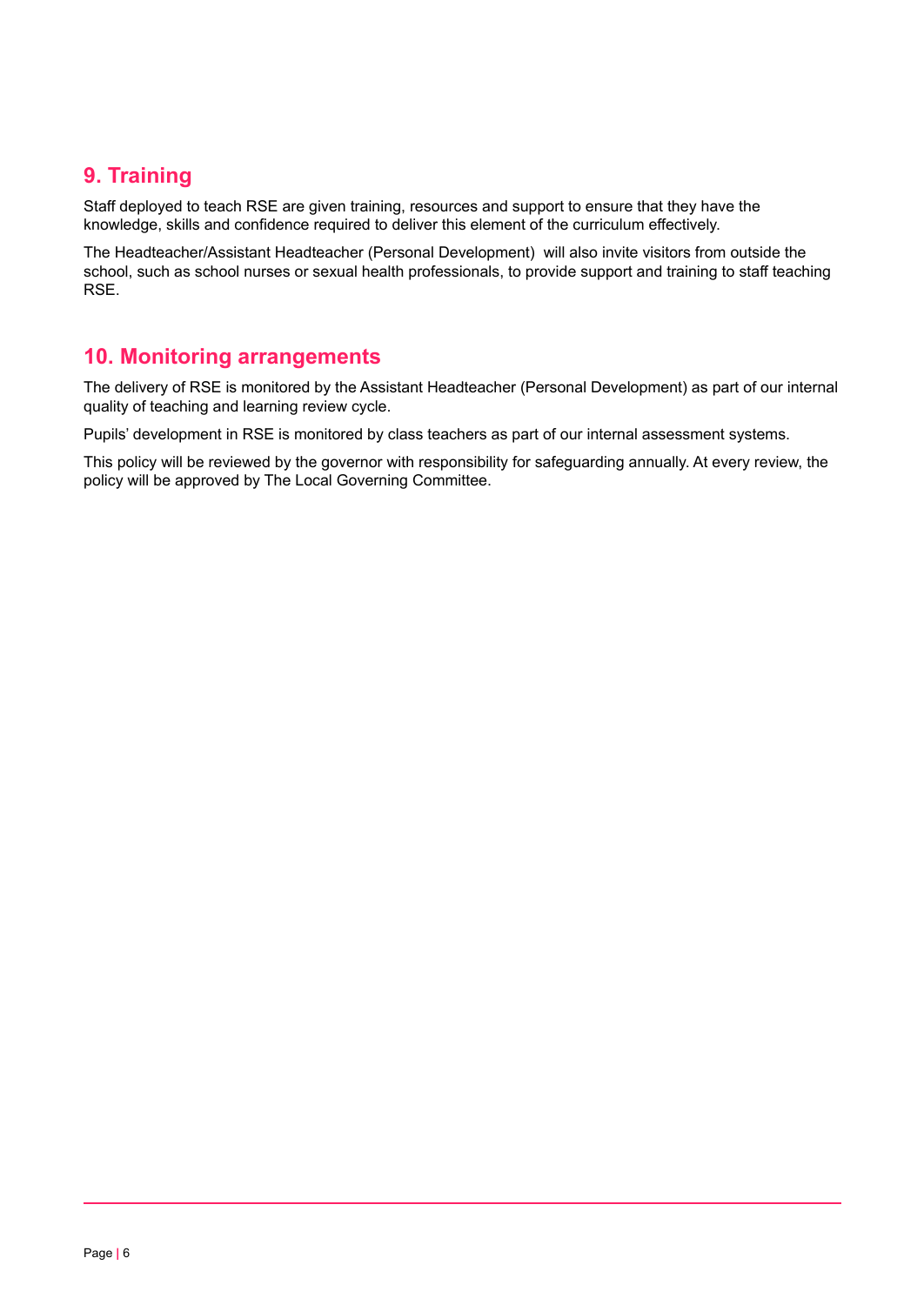# **Appendix 1: Curriculum map**

# **Relationships and sex education curriculum map**

| YEAR GROUP | <b>TOPIC/THEME</b>                                                                                                                                                   | <b>RESOURCES</b>                                                                                                                                                   |
|------------|----------------------------------------------------------------------------------------------------------------------------------------------------------------------|--------------------------------------------------------------------------------------------------------------------------------------------------------------------|
| Year 7     | Marriage and Families - different types of family<br>Puberty – physical and emotional changes<br>Sex, Consent and the Law<br>eSafety and Grooming                    | Resources used are age<br>appropriate and include<br>textbooks such as Explore<br>PSHE KS3 (Hodder Education,<br>$ 2020)$ : sample here                            |
| Year 8     | Healthy and Unhealthy Relationships<br>Choices around Sex<br>Fertility and IVF<br>eSafety and 'Sexting'                                                              | together with web-based<br>materials from public health<br>bodies and charities such as<br><b>CEOP/ThinkUKnow and Brook.</b>                                       |
| Year 9     | <b>Gender Identity</b><br><b>Characteristics of Successful Relationships</b><br>Consent in Relationships<br><b>Contraception Choices</b><br><b>STIs</b>              | Resources used are age<br>appropriate and include<br>textbooks such as Explore<br>PSHE KS4 (Hodder Education,<br>$ 2020)$ : sample here<br>together with web-based |
| Year 10    | <b>Parenting Skills</b><br><b>Exploitation and Abuse in Relationships</b><br>Impact of Pornography<br><b>Challenging Sexual Stereotypes</b><br>Sex and Relationships | materials from public health<br>bodies and charities such as<br><b>CEOP/ThinkUKnow</b> and <b>Brook</b> .                                                          |
| Year 11    | Sexual Health<br>Screening and Self-examination<br>Lifestyle and Fertility<br>Pregnancy and Miscarriage<br>Sexual Harrassment & Sexual Violence                      |                                                                                                                                                                    |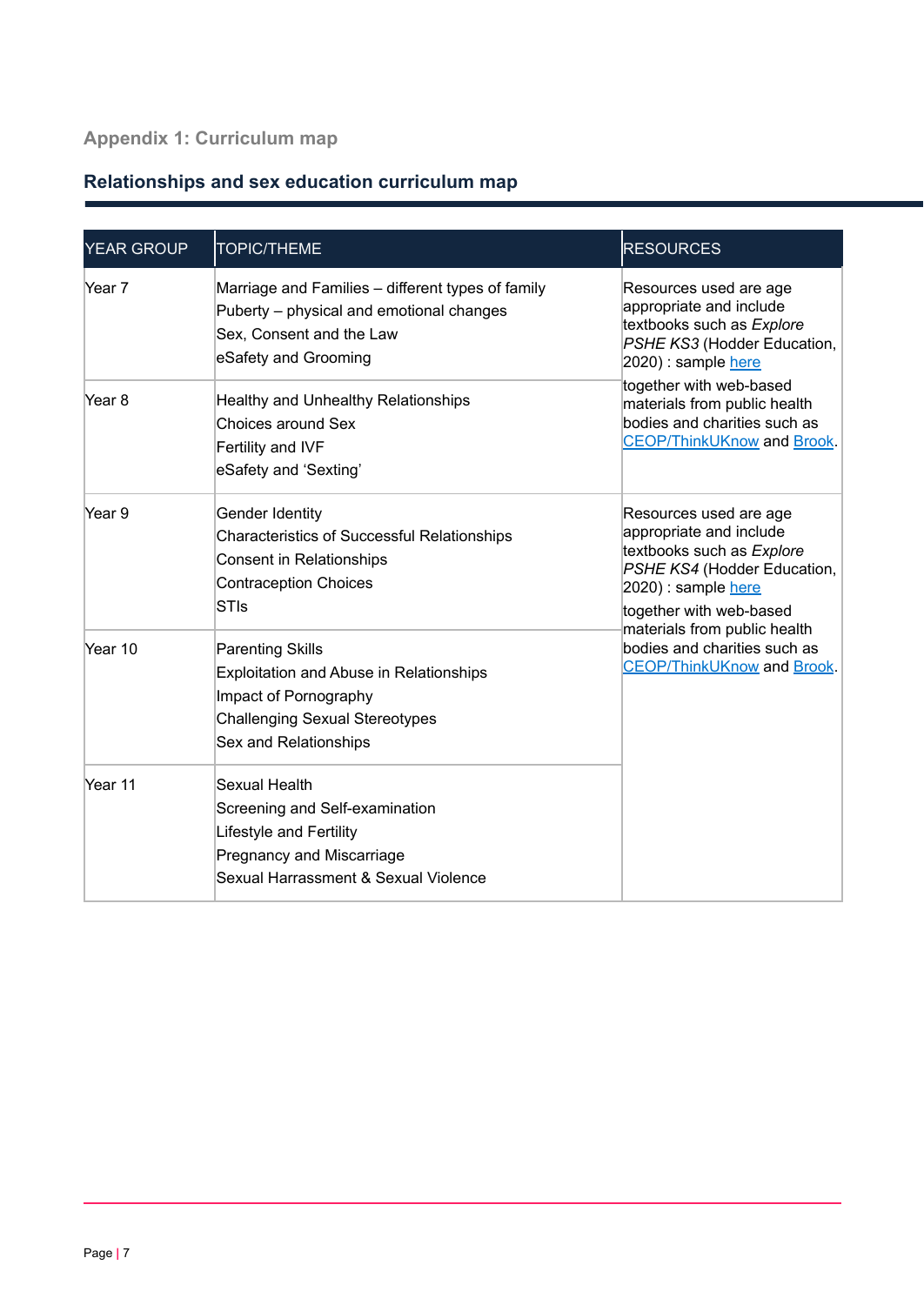| <b>TOPIC</b>                                             | PUPILS SHOULD KNOW                                                                                                                                                                                                                                                                                                                                                                                                                                                                                                                                                                                                                                                                                                                                                                                                                                                                                                                                                                                                                                                                                                                                                                                                                                                                                                                                                                                                                                                                                                                                  |
|----------------------------------------------------------|-----------------------------------------------------------------------------------------------------------------------------------------------------------------------------------------------------------------------------------------------------------------------------------------------------------------------------------------------------------------------------------------------------------------------------------------------------------------------------------------------------------------------------------------------------------------------------------------------------------------------------------------------------------------------------------------------------------------------------------------------------------------------------------------------------------------------------------------------------------------------------------------------------------------------------------------------------------------------------------------------------------------------------------------------------------------------------------------------------------------------------------------------------------------------------------------------------------------------------------------------------------------------------------------------------------------------------------------------------------------------------------------------------------------------------------------------------------------------------------------------------------------------------------------------------|
| Families                                                 | That there are different types of committed, stable relationships<br>How these relationships might contribute to human happiness and their<br>importance for bringing up children<br>What marriage is, including their legal status e.g. that marriage carries legal rights<br>and protections not available to couples who are cohabiting or who have married, for<br>example, in an unregistered religious ceremony<br>Why marriage is an important relationship choice for many couples and why it<br>must be freely entered into<br>The characteristics and legal status of other types of long-term relationships<br>The roles and responsibilities of parents with respect to raising of children,<br>including the characteristics of successful parenting<br>How to: determine whether other children, adults or sources of information are<br>trustworthy: judge when a family, friend, intimate or other relationship is unsafe (and to<br>recognise this in others' relationships); and, how to seek help or advice, including<br>reporting concerns about others, if needed                                                                                                                                                                                                                                                                                                                                                                                                                                                             |
| Respectful<br>relationships,<br>including<br>friendships | The characteristics of positive and healthy friendships (in all contexts, including<br>online) including: trust, respect, honesty, kindness, generosity, boundaries, privacy,<br>consent and the management of conflict, reconciliation and ending relationships. This<br>includes different (non-sexual) types of relationship<br>Practical steps they can take in a range of different contexts to improve or support<br>respectful relationships<br>How stereotypes, in particular stereotypes based on sex, gender, race, religion,<br>sexual orientation or disability, can cause damage (e.g. how they might normalise<br>non-consensual behaviour or encourage prejudice)<br>That in school and in wider society they can expect to be treated with respect by<br>others, and that in turn they should show due respect to others, including people in<br>positions of authority and due tolerance of other people's beliefs<br>About different types of bullying (including cyberbullying), the impact of bullying,<br>responsibilities of bystanders to report bullying and how and where to get help<br>That some types of behaviour within relationships are criminal, including violent<br>behaviour and coercive control<br>What constitutes sexual harassment and sexual violence and why these are<br>always unacceptable<br>The legal rights and responsibilities regarding equality (particularly with reference<br>to the protected characteristics as defined in the Equality Act 2010) and that everyone is<br>unique and equal |
| Online and media                                         | Their rights, responsibilities and opportunities online, including that the same<br>expectations of behaviour apply in all contexts, including online<br>About online risks, including that any material someone provides to another has<br>the potential to be shared online and the difficulty of removing potentially compromising<br>material placed online<br>Not to provide material to others that they would not want shared further and not<br>to share personal material which is sent to them<br>What to do and where to get support to report material or manage issues online<br>$\bullet$                                                                                                                                                                                                                                                                                                                                                                                                                                                                                                                                                                                                                                                                                                                                                                                                                                                                                                                                             |

# **Appendix 2: By the end of secondary school pupils should know**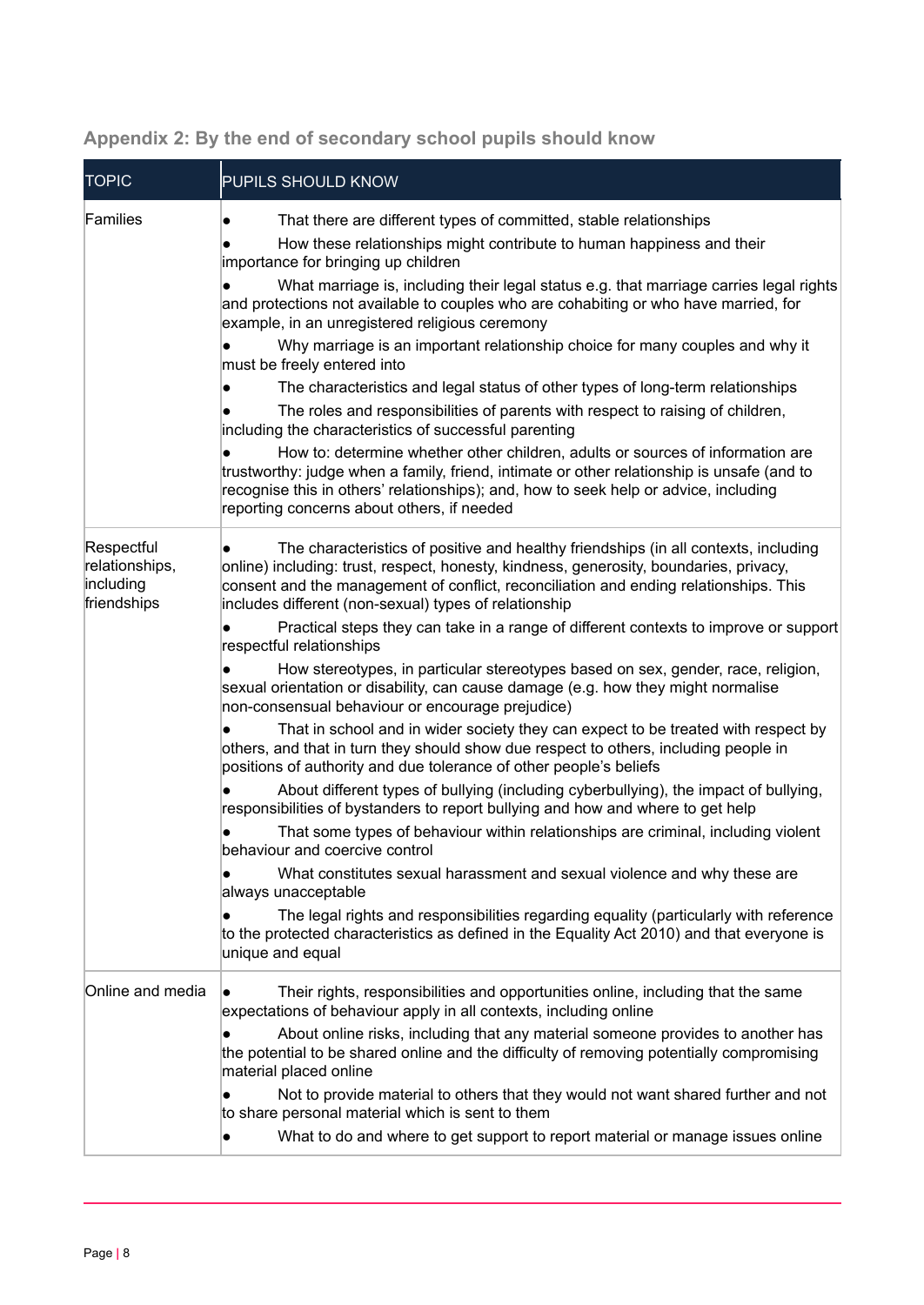|                                                                       | The impact of viewing harmful content<br>That specifically sexually explicit material e.g. pornography presents a distorted<br>picture of sexual behaviours, can damage the way people see themselves in relation to<br>others and negatively affect how they behave towards sexual partners<br>That sharing and viewing indecent images of children (including those created by<br>children) is a criminal offence which carries severe penalties including jail<br>How information and data is generated, collected, shared and used online<br>$\bullet$ |  |  |
|-----------------------------------------------------------------------|------------------------------------------------------------------------------------------------------------------------------------------------------------------------------------------------------------------------------------------------------------------------------------------------------------------------------------------------------------------------------------------------------------------------------------------------------------------------------------------------------------------------------------------------------------|--|--|
| Being safe                                                            | The concepts of, and laws relating to, sexual consent, sexual exploitation, abuse,<br>grooming, coercion, harassment, rape, domestic abuse, forced marriage, honour-based<br>violence and FGM, and how these can affect current and future relationships<br>How people can actively communicate and recognise consent from others,<br>including sexual consent, and how and when consent can be withdrawn (in all contexts,<br>including online)                                                                                                           |  |  |
| Intimate and sexual •<br>relationships,<br>including sexual<br>health | How to recognise the characteristics and positive aspects of healthy one-to-one<br>intimate relationships, which include mutual respect, consent, loyalty, trust, shared<br>interests and outlook, sex and friendship<br>That all aspects of health can be affected by choices they make in sex and                                                                                                                                                                                                                                                        |  |  |
|                                                                       | relationships, positively or negatively, e.g. physical, emotional, mental, sexual and<br>reproductive health and wellbeing                                                                                                                                                                                                                                                                                                                                                                                                                                 |  |  |
|                                                                       | The facts about reproductive health, including fertility and the potential impact of<br>lifestyle on fertility for men and women                                                                                                                                                                                                                                                                                                                                                                                                                           |  |  |
|                                                                       | That there are a range of strategies for identifying and managing sexual pressure,<br>including understanding peer pressure, resisting pressure and not pressurising others                                                                                                                                                                                                                                                                                                                                                                                |  |  |
|                                                                       | That they have a choice to delay sex or to enjoy intimacy without sex                                                                                                                                                                                                                                                                                                                                                                                                                                                                                      |  |  |
|                                                                       | The facts about the full range of contraceptive choices, efficacy and options<br>available                                                                                                                                                                                                                                                                                                                                                                                                                                                                 |  |  |
|                                                                       | The facts around pregnancy including miscarriage                                                                                                                                                                                                                                                                                                                                                                                                                                                                                                           |  |  |
|                                                                       | That there are choices in relation to pregnancy (with medically and legally<br>accurate, impartial information on all options, including keeping the baby, adoption,<br>abortion and where to get further help)                                                                                                                                                                                                                                                                                                                                            |  |  |
|                                                                       | How the different sexually transmitted infections (STIs), including HIV/AIDs, are<br>transmitted, how risk can be reduced through safer sex (including through condom use)<br>and the importance of and facts about testing                                                                                                                                                                                                                                                                                                                                |  |  |
|                                                                       | About the prevalence of some STIs, the impact they can have on those who<br>contract them and key facts about treatment                                                                                                                                                                                                                                                                                                                                                                                                                                    |  |  |
|                                                                       | How the use of alcohol and drugs can lead to risky sexual behaviour                                                                                                                                                                                                                                                                                                                                                                                                                                                                                        |  |  |
|                                                                       | How to get further advice, including how and where to access confidential sexual<br>and reproductive health advice and treatment                                                                                                                                                                                                                                                                                                                                                                                                                           |  |  |

from :

[https://assets.publishing.service.gov.uk/government/uploads/system/uploads/attachment\\_data/file/805781/Rel](https://assets.publishing.service.gov.uk/government/uploads/system/uploads/attachment_data/file/805781/Relationships_Education__Relationships_and_Sex_Education__RSE__and_Health_Education.pdf) ationships Education Relationships and Sex Education RSE and Health Education.pdf